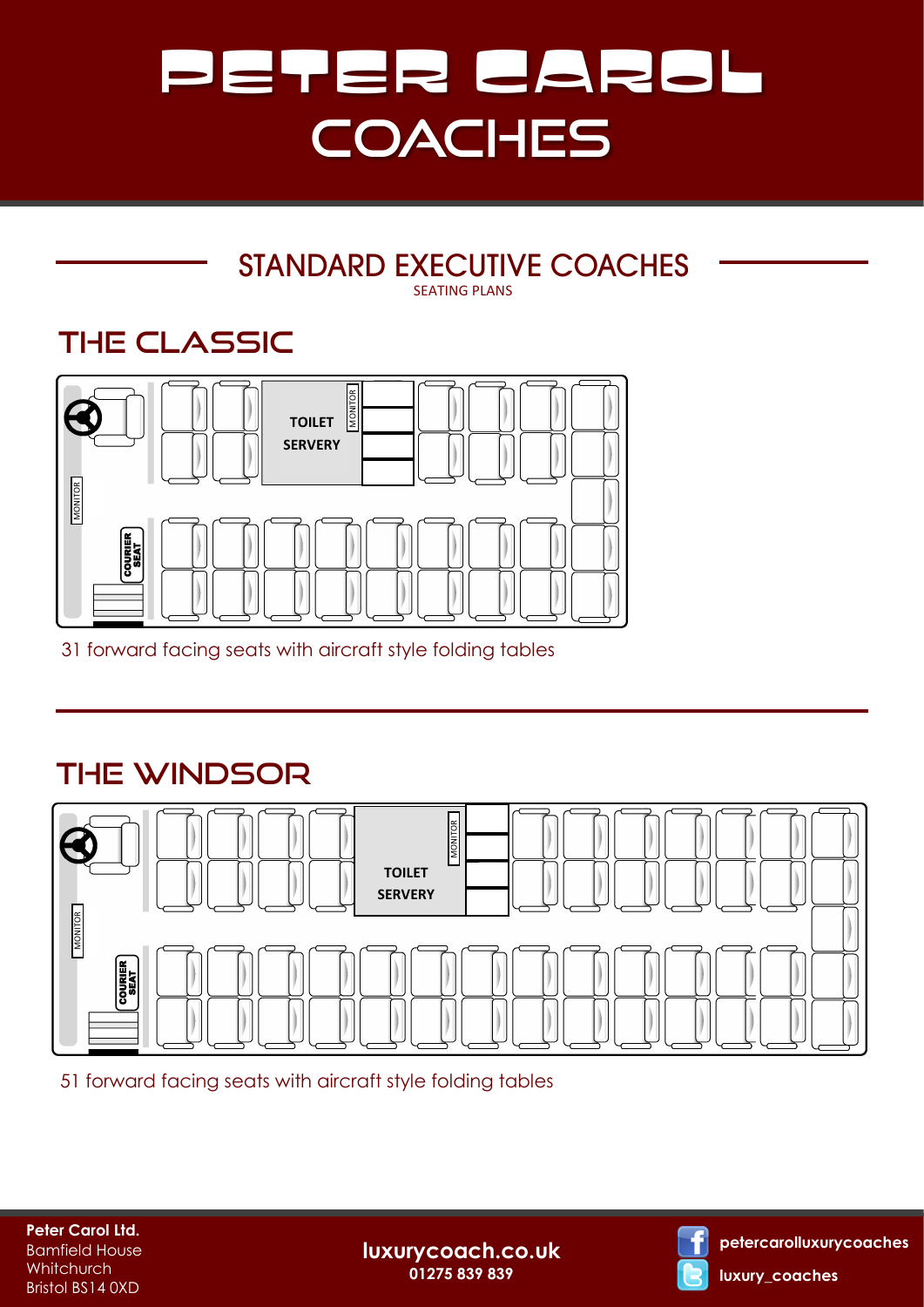# PETER CAROL COACHES

#### **CONTEMPORARY COACHES** SEATING PLANS

### THE COTERIE



41 seats with tables for 4 & 2 plus aircraft style folding tables

#### THE PRESTIGE



39 seats with tables for 4 & 2 plus aircraft style folding tables

**Peter Carol Ltd.** Bamfield House **Whitchurch** Bristol BS14 0XD

**luxurycoach.co.uk 01275 839 839**



**luxury\_coaches petercarolluxurycoaches**